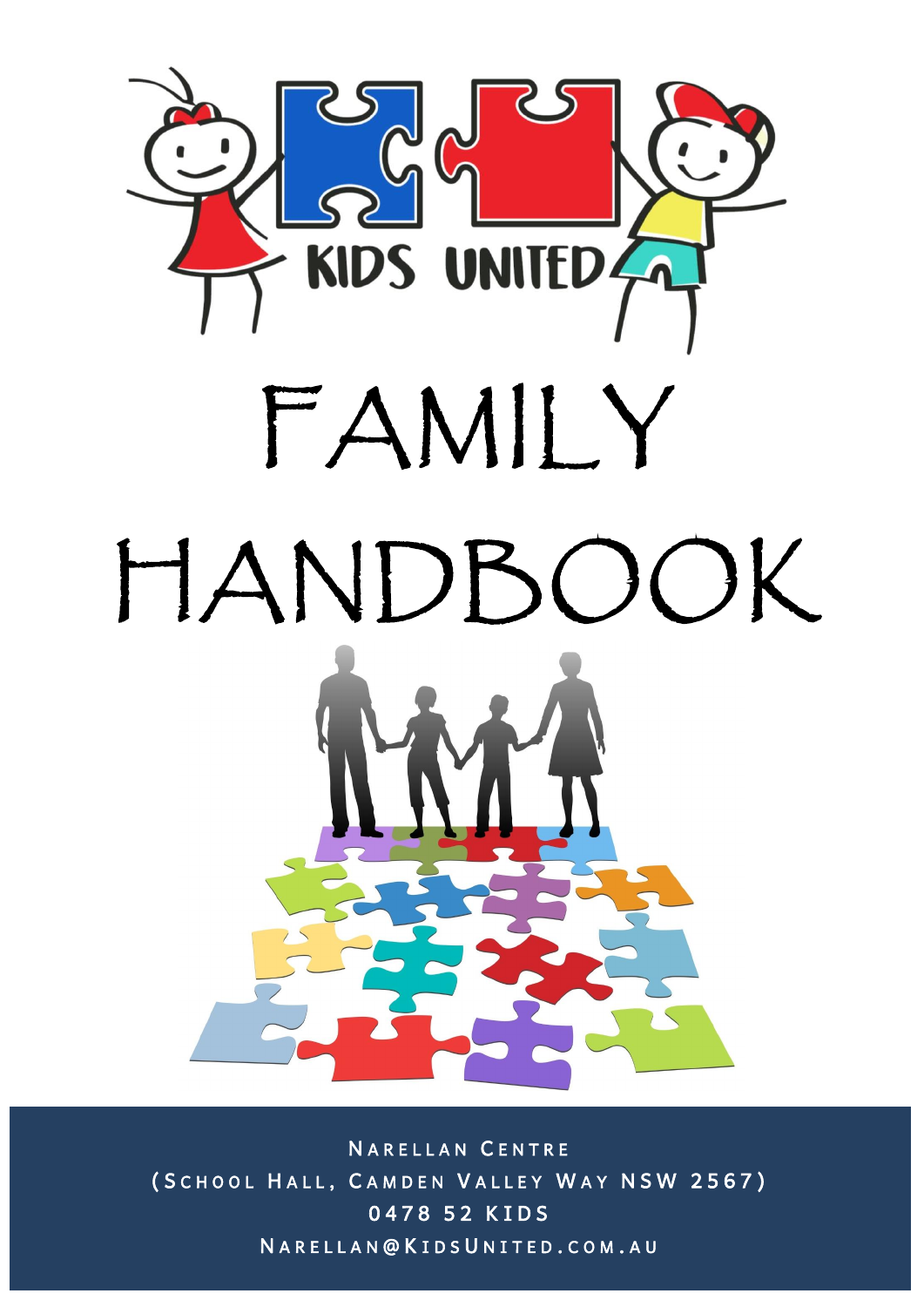# FAMILY HANDBOOK

Quality Area 6: Collaborative Partnership with Families

Welcome| Our Family Handbook explains imperative information you will need to be responsive of whilst your child is in attendance at our Service.

We strongly recommend you read the provided information and ask questions to confirm your understanding of how the Service operates.

*We have an open door policy. You and your family are welcome to visit our Service at any time.*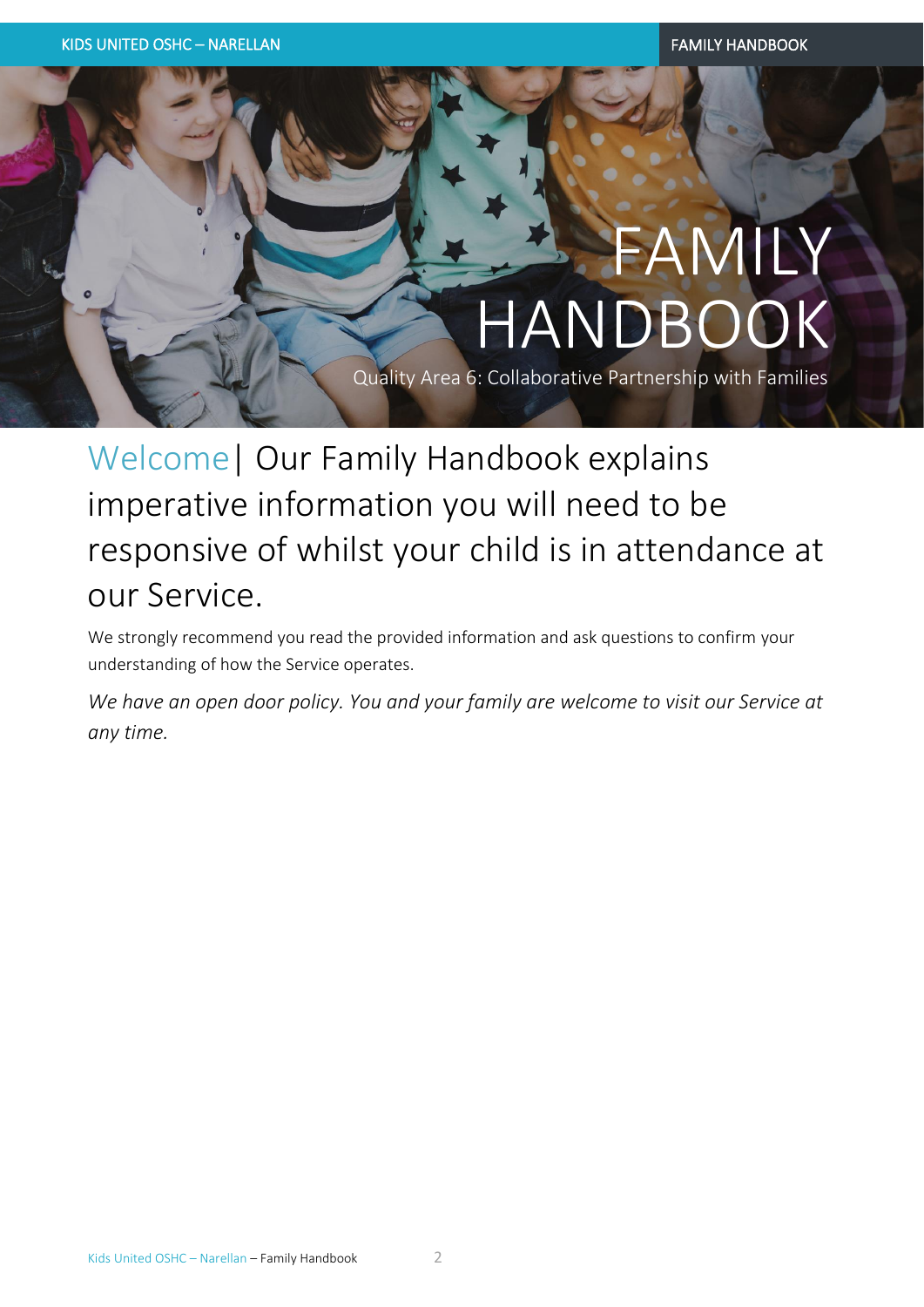# Service Philosophy

At Kids United OSHC our aim is to enhance the lives of the children and their families by encouraging creativity and learning through diversity.

We provide a high quality care service with a focus on play, social interactions and recreation.

We believe that children are capable, competent and active learners, and important contributors to their community. Our service values the importance of childhood as a significant stage of human development in its own right as well as the foundation for all later learning and development.

In our work we seek to contribute to all children realizing their promise and potential, both now and in the future. We believe that positive outcomes for children can best be achieved in environments and communities that are free from discrimination, where children can feel they belong and can be safe, and where their rights and views are respected.

Our belief in equity and social justice is expressed in our work with all children. We support our staff to challenge discrimination, to advocate for children's rights, and to access the resources and expertise they need to contribute to equality of outcomes for children.

When families are strong and caring, children can experience the complexities of life in safe and secure ways. Our vision acknowledges the critical role of families in raising children. In our work we seek to recognize, support and advocate for families in order make this vision a reality.

As Educators we will actively seek to facilitate and provide enriching and diverse learning opportunities that will support children as they embark on a journey to make discoveries about themselves and their world. We will offer an inclusive environment experience the joy and wonder of childhood.

The My Time Our Place Framework will inform the development of our Curriculum and continuous review on learning outcomes will be reflected in the program.

At Kids United OSHC, we acknowledge the Traditional Custodians of the land on which we work, live and play. We recognise their continuing connection to land, water and community.

We pay respect to Elders past, present and emerging.

We are committed to continuous improvement to ensure the best possible outcomes for all children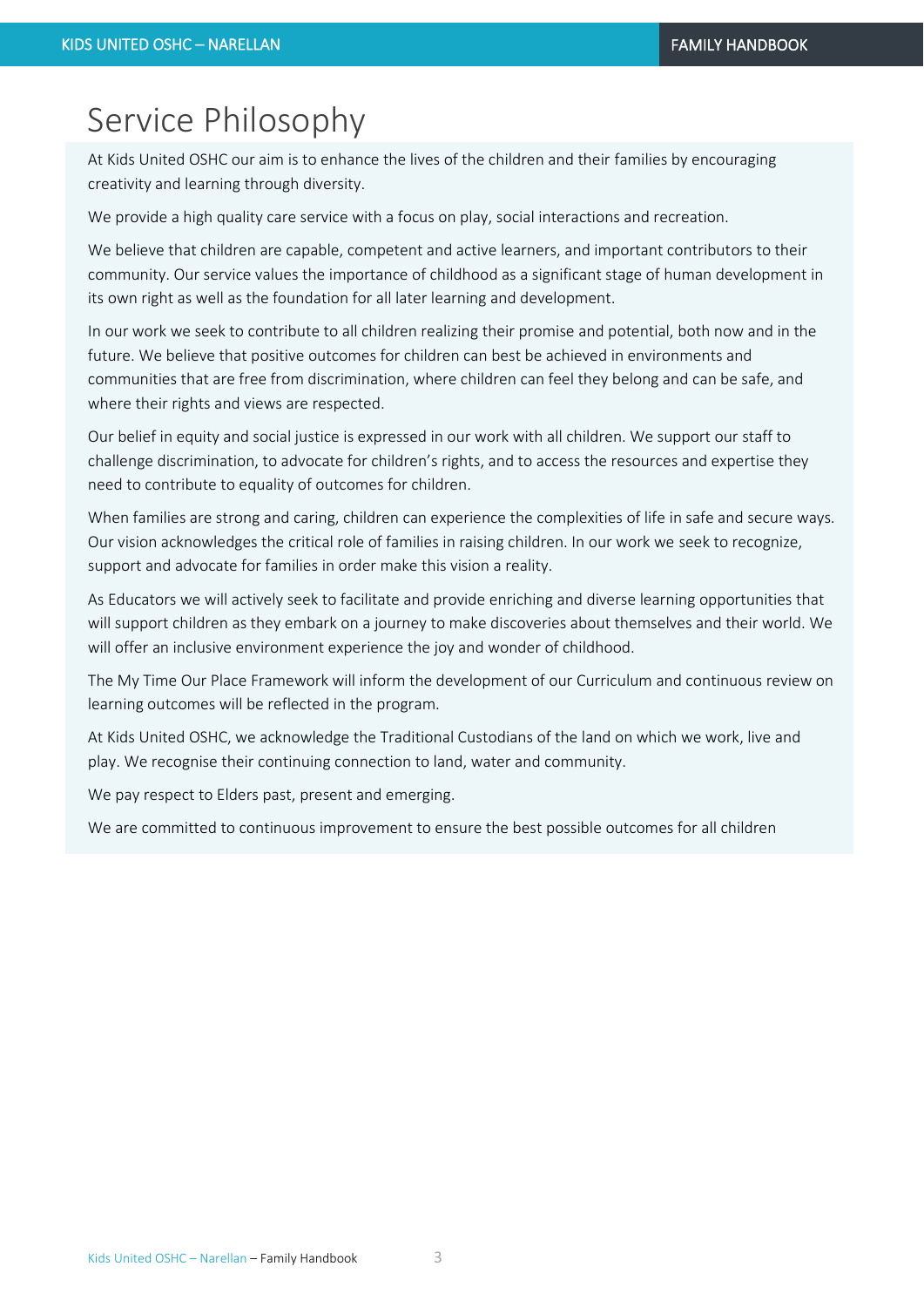# Service Information

Kids United provides care for primary school age children through the services of Before and After School Care, Vacation Care and Staff Development Day Care.

Kids United operates for a minimum of 49 weeks of the year, Monday to Friday. We are closed on public holidays and for a short time over the Christmas/New Year period.

Kids United provides the following services:

| Before school care 6:30am - 8:30am          |  |
|---------------------------------------------|--|
| After school care  3:00pm - 6:00pm          |  |
|                                             |  |
| Staff development day care  7:00am - 6:00pm |  |

We encourage feedback from children, families and staff to help us re-evaluate programs, processes and procedures to maintain variety and fun in a learning environment.

# Contact Information

Centre Phone: 0478 52 KIDS (0478 52 5437) Email: narellan@kidsunited.com.au Office Phone: 0403 UNITED (0403 864833) Office Email: info@kidsunited.com.au

# Staffing

Kids United has a management committee that is responsible for the overall operation of the service. Kids United also has a team of experience and qualified staff that hold relevant qualifications and industry experience.

Our staff are rostered to work in accordance with the attendance patterns of children.

Staff have a wide variety of skills and interests, which enables us to offer a program with diverse activities and experiences.

We meet all legal requirements in relation to child to educator ratios and the qualifications of our educators.

All Educators working directly with children will hold First Aid qualifications, have Working with Children Checks completed and attend monthly Educators' meetings.

Our Educators are continually evaluating how our curriculum meets the education needs of our children and reflecting on ways to improve children's learning and development. They are encouraged to attend further professional training and development.

For further details on the qualifications of our Educators, please see our noticeboard.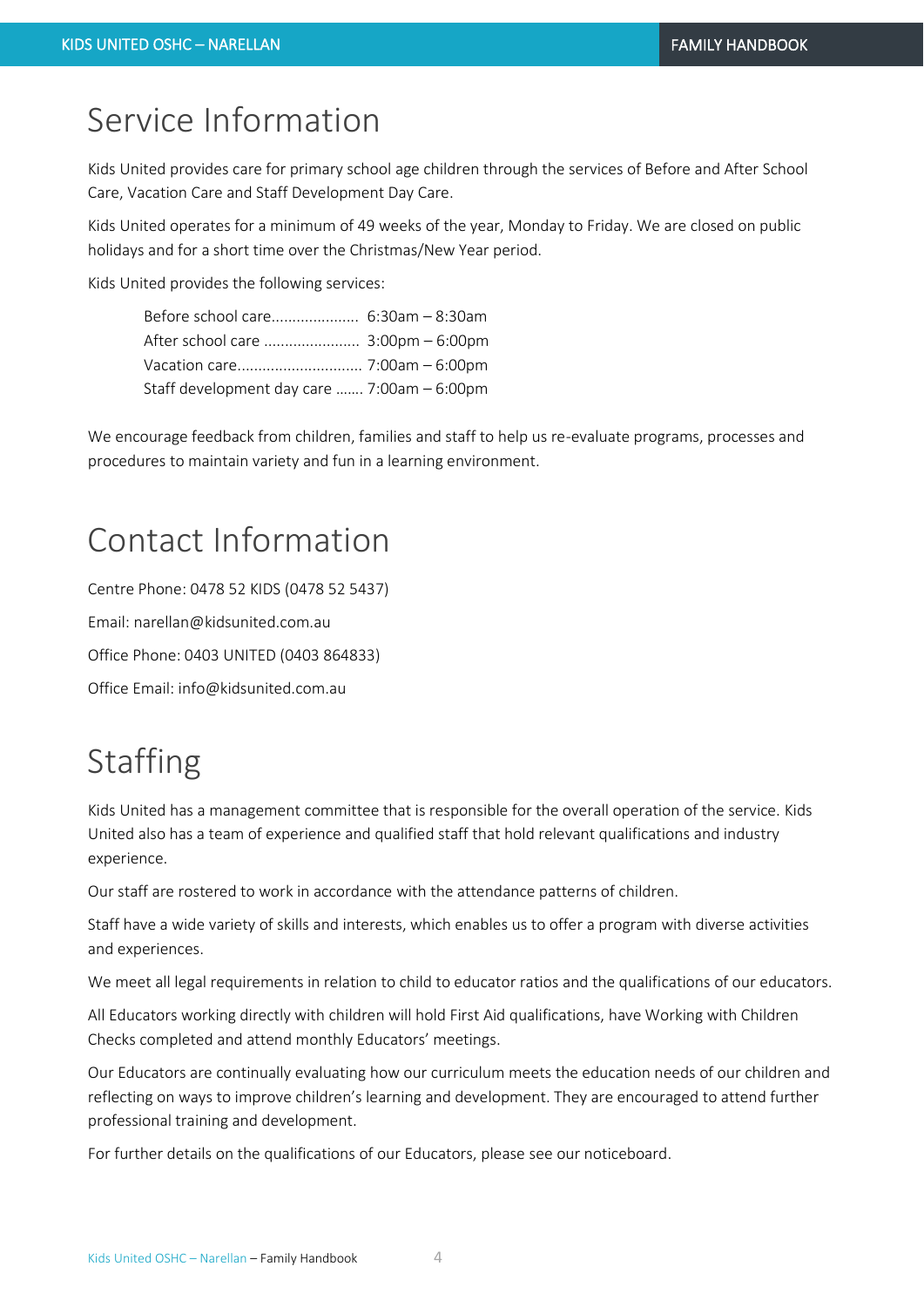Parents need to understand that staffing ratios will affect the number of children that may attend on any given day irrespective of the maximum number that the centre is licensed for. There is always a minimum of two staff rostered on at all times, regardless of attendance levels.

### Parent Communication

Everybody has a different communication style and time for communication. We understand that mornings and afternoons can be a little rushed, and not the best time to discuss your child's day. However, it is important that parents are kept informed about day-to-day happenings at our Kids United centres and what their child/ren are doing.

As such, Kids United communicates with parents in a variety of ways including; informal chats with staff, phone calls, emails, letters, text messages, newsletters, notice in the school Newsletter, notice boards and messages on the parent table.

Kids United recognises the benefits for children when parents and staff regularly share information and support each other in the care of a child. Please get to know the staff who are caring for your child and inform staff if your child has any current interests that may be incorporated into the OSHC program.

Conversely, staff need to be informed if your child is experiencing any changes or difficulties, including temporary separation from one or both parents/carers. This information can help explain changes in behaviour and can enable staff to establish realistic expectations. If you have any concerns or queries don't hesitate to call or make an appointment to speak to the Nominated Supervisor.

It is important that staff are promptly notified of changes to contact phone numbers, including emergency contact numbers.

Please check the parents' table and notice boards regularly for newsletters, messages, booking forms or interesting readings.

### Parent Participation

The Service has an Open Door Policy and actively seeks and encourages families to be involved in the Service. This can range from evaluating and adding input to your child's program and observations, volunteering within the Service and sharing skills & experiences that the children and the program will benefit from.

Your involvement can be as formal or active as you like as time permits. We respect that time is limited for most families and we ask that you inform us as to your preferred way of communication.

Kids United encourages participation of families by:

- **•** Informing and updating parents on current issues in the Centre and seeking assistance from parents where appropriate
- **E** Discussing with parents of the Management structure and how they can be involved.
- Advising parents of relevant Management decisions.
- Encouraging feedback and input from parents in relation to the program, policies or other issues relating to the Centre.
- Inviting parents to offer skills and knowledge in a variety of ways and to contribute to the diversity of experiences for the children attending the Centre.

If parents have any questions regarding communication and participation they should discuss these with staff members, the Nominated Supervisor or director.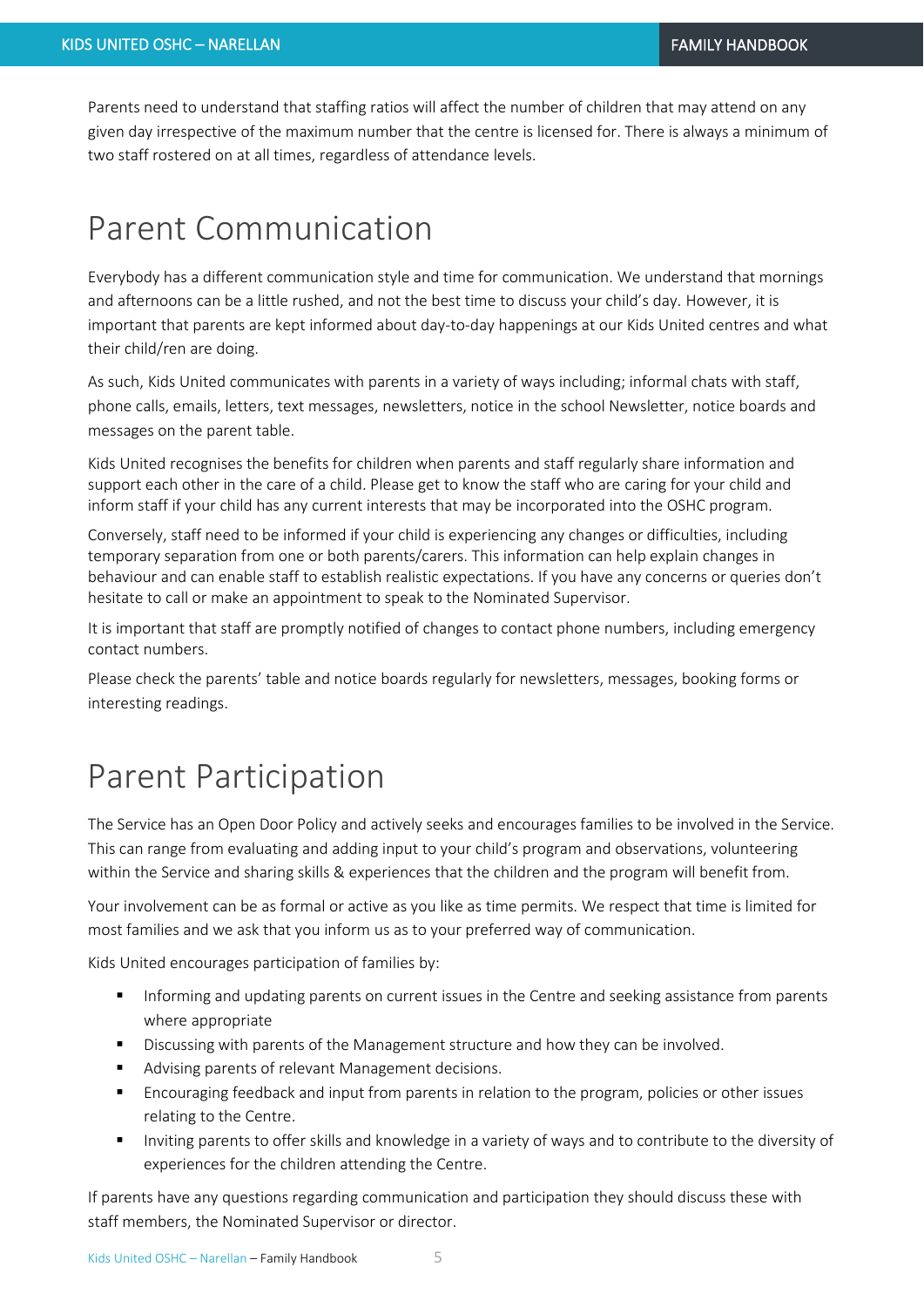#### Parent Conduct Policy

Parents/guardians will be expected to communicate appropriately with all educators whilst dropping off or collecting their children, or other children as permitted to and from the service.

Appropriate communication shall include, but not be limited to:

- Appropriate language; and
- Calm and considerate tone

Parents/guardians will not be permitted to verbally discipline or in any other way, discipline the children of other families. Should a parent have an issue or concern regarding the conduct of another child, family or employee, they shall follow appropriate grievance procedures.

Parents/guardians who consistently breach the conduct expected of them whilst engaging with our service may be exposed to appropriate consequences which may result in the suspension of their family's enrolment with the service.

The Police may be notified if Parent conduct within the service is threatening or violent.

If you require further information on this policy please ask our Educators and refer to the Policy manual.

#### Suggestions and Feedback

Kids United welcomes comments and suggestions from parents, guardians and children on all aspects of the centre both informally and formally. Feedback from parents is invited formally through the quarterly newsletters and at the conclusion of vacation care program – and from children at the end of each term.

Additionally, there is a suggestion box on the parent's table and feedback is welcome at any time of the year.

If you have any suggestions or ideas on how we best can work together in the Service please let us know.

If, for any reason you question or do not understand any aspect of the Service or your child's experience we have a Grievance Policy that supports all stakeholders in our community and like all policies, is available for families to consult and implement at any time. Our policies are available at the Parent's Table to view, and an electronic copy in the office. You are welcome to request an electronic copy and review at your leisure.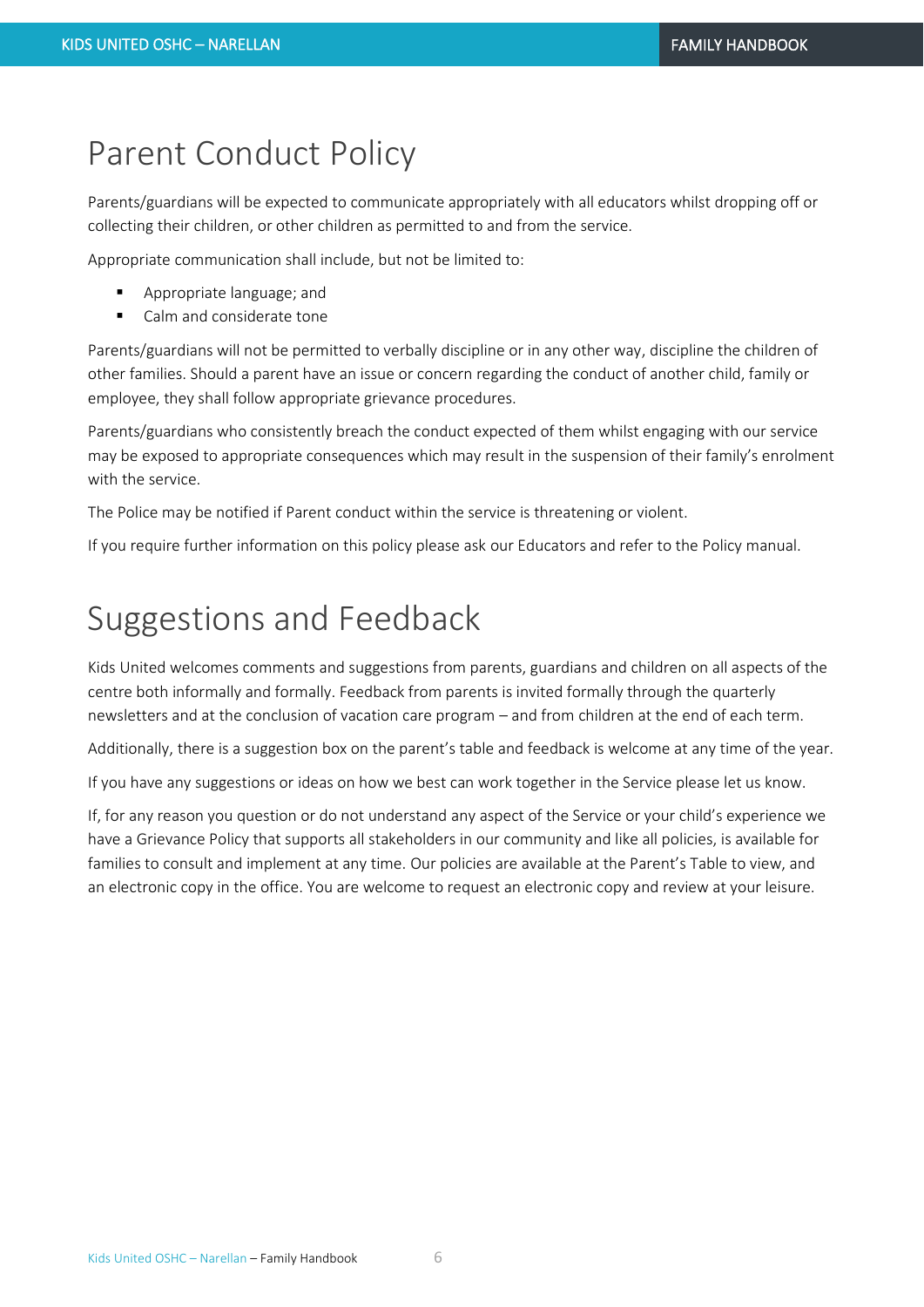### Enrolment Information

All children need to be enrolled at Kids United before a child can be accepted for a place including a casual place. Families are encouraged to complete an enrolment form for Kids United in case they need to access the service in the event of emergencies or unforeseen circumstances.

Prior to commencing at our Service, you will be required to complete all enrolment documentation and pay the enrolment fee.

Please understand that it is essential we have up-to-date information in case of an emergency. It is important that you notify the Nominated Supervisor (or Responsible Person) of any changes to enrolment information including:

- Address
- **Health**
- Telephone/mobile numbers
- Contact details
- Family changes
- Emergency contact information details etc.

It is essential that we have copies of your child's immunisation status. We are also required to have copies of any court orders relating to the child.

#### PERMANENT PLACEMENTS

Families are eligible for a permanent rate if your child/ren attends on a fixed day or fixed days of the week.

Fees for permanent placements must be paid for any absence including family holidays, public holidays and due to illness. If your child is absent due to prolonged illness, please contact the centre Nominated Supervisor to discuss the child's situation.

If you wish to cancel your permanent place you must fill in a change of booking form and give two weeks notice. Your child may re-enrol for a permanent placement four weeks after their cancellation. You are welcome to use the centre as a casual placement until the four week duration is complete.

#### CHANGE OF BOOKING FORM

All permanent change of bookings are to be made using the 'change of booking' forms found on the parents' sign-in table. These forms allow you to add and cancel permanent bookings. Completed forms should be handed to staff on duty or sent as an email to narellan@kidsunited.com.au

#### CASUAL PLACEMENTS

The availability of casual places varies depending on whether there are places available at the Centre on any given day, the staff:child ratio, and the availability of non-rostered staff to work on the day. All these conditions need to be filled in order to offer your child a casual place on any given day.

Families need to book their children in for a casual visit. It is essential that children do not just show up at the centre without booking as they may not be accepted. For the safety of the children, we need to know in advance who is attending each session so that the Nominated Supervisor can ensure we have enough staff to cover the extra children.

To make a casual booking, please contact our centre on 0478 52 5437 or send an email to [narellan@kidsunited.com.au](mailto:narellan@kidsunited.com.au) . You will be notified as to whether there is availability for your casual booking.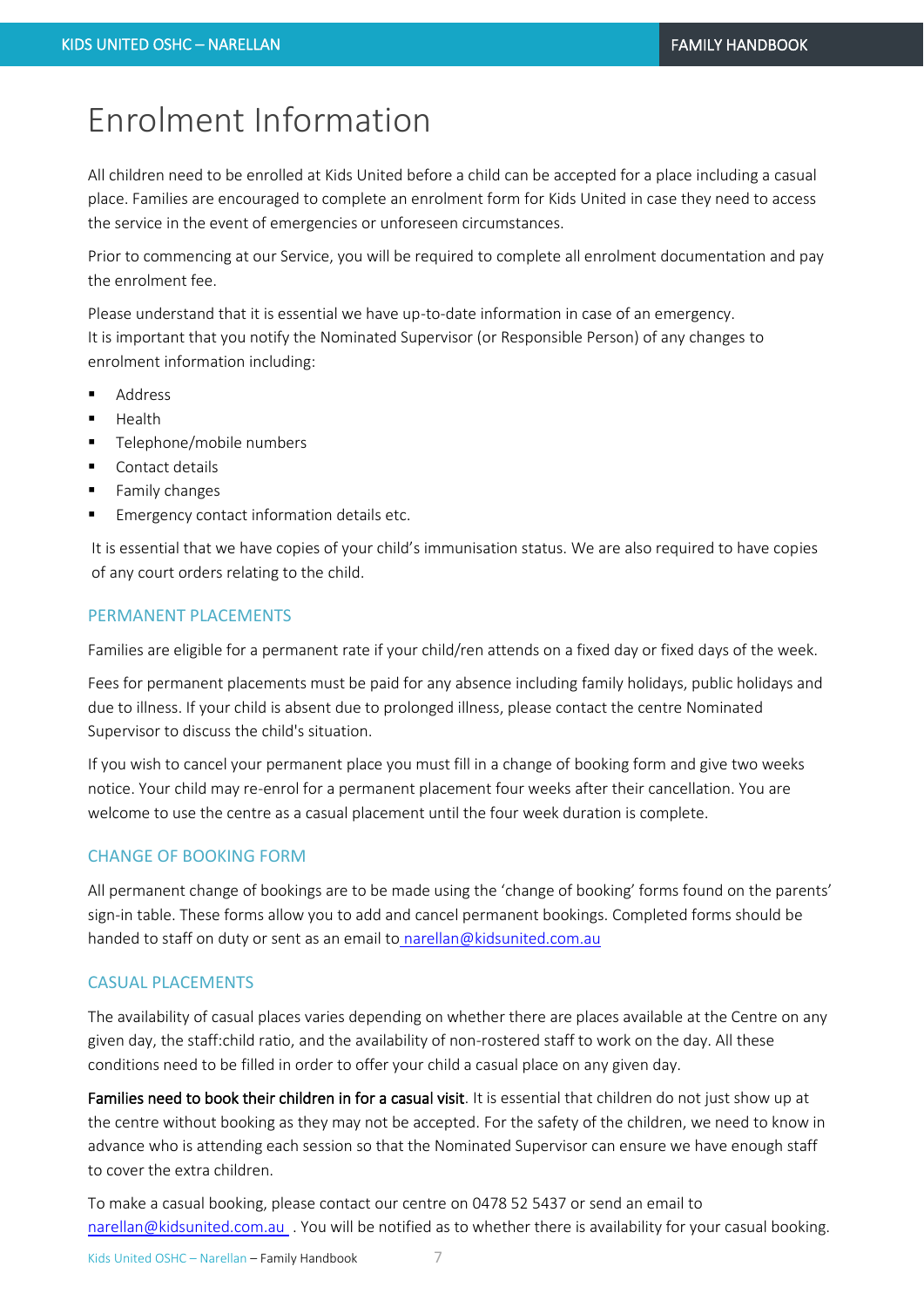You will also be able to make a casual booking through our Xap Smile App or Xap Parent Portal. You will receive an instant confirmation if a casual booking is available.

Cancellations can be made to casual bookings without penalty if made more than 24 hours prior to the start of the session.

#### Fees

#### SEETING FEES

- Our fees are to be set on an annual basis by management, based on the annual budget and ensuring that the required income will be received to run the service effectively.
- Fees will be reviewed annually based on attendance and the centre's ability to meet the running costs. Parents will be given at least 2 weeks written notice of any changes in fees.
- Families are required to complete the online Child Care Subsidy assessment via myGov website prior to starting at the Service. This will determine your eligibility and level of Child Care Subsidy entitlement.
- On enrolment we will need the CRN of the person linked with the child, along with the child's CRN so we can confirm registered attendance and ensure that you are receiving the appropriate subsidy.

#### ANNUAL ENROLMENT FEE

■ An annual enrolment fee of \$30 per child is payable with each enrolment. This is payable upon confirmation of your enrolment and covers the cost of all the administration of your account for the year. This amount is predefined in accordance with our licence agreement with the Department of Education.

#### FEE PAYMENT

- Fees are paid using direct debit.
- Fees are to be paid for the days the child is booked into the centre, including times when the child is absent due to illness or holidays and for public holidays. This includes booked casual days if they are cancelled within 24hrs of care required.
- Fees must be paid in full until Child Care Subsidy (CCS) approval is received by the Centre. Upon receipt of the CCS approval letter from the Family Assistance Office, the difference will be credited to the family's account.
- Two weeks prior notice in writing must be given to the Nominated Supervisor for any changes to the days of care or cancellation of care for permanent bookings. If no notice is given fees are to be paid.
- All payments will be recorded on your statement.
- All records will be kept confidential and stored appropriately. Parents may access particulars of their fees at any time via the Xap Smile app or Xap Parent Portal.

#### VACATION CARE FEES

- Vacation care program fees are required to be paid in the same schedule as before and after school care.
- Refunds are only available if Kids United cancels the program. No refunds or credits will be given for change of mind.
- Vacation Care cancellations can be made with 7 days notice without penalty.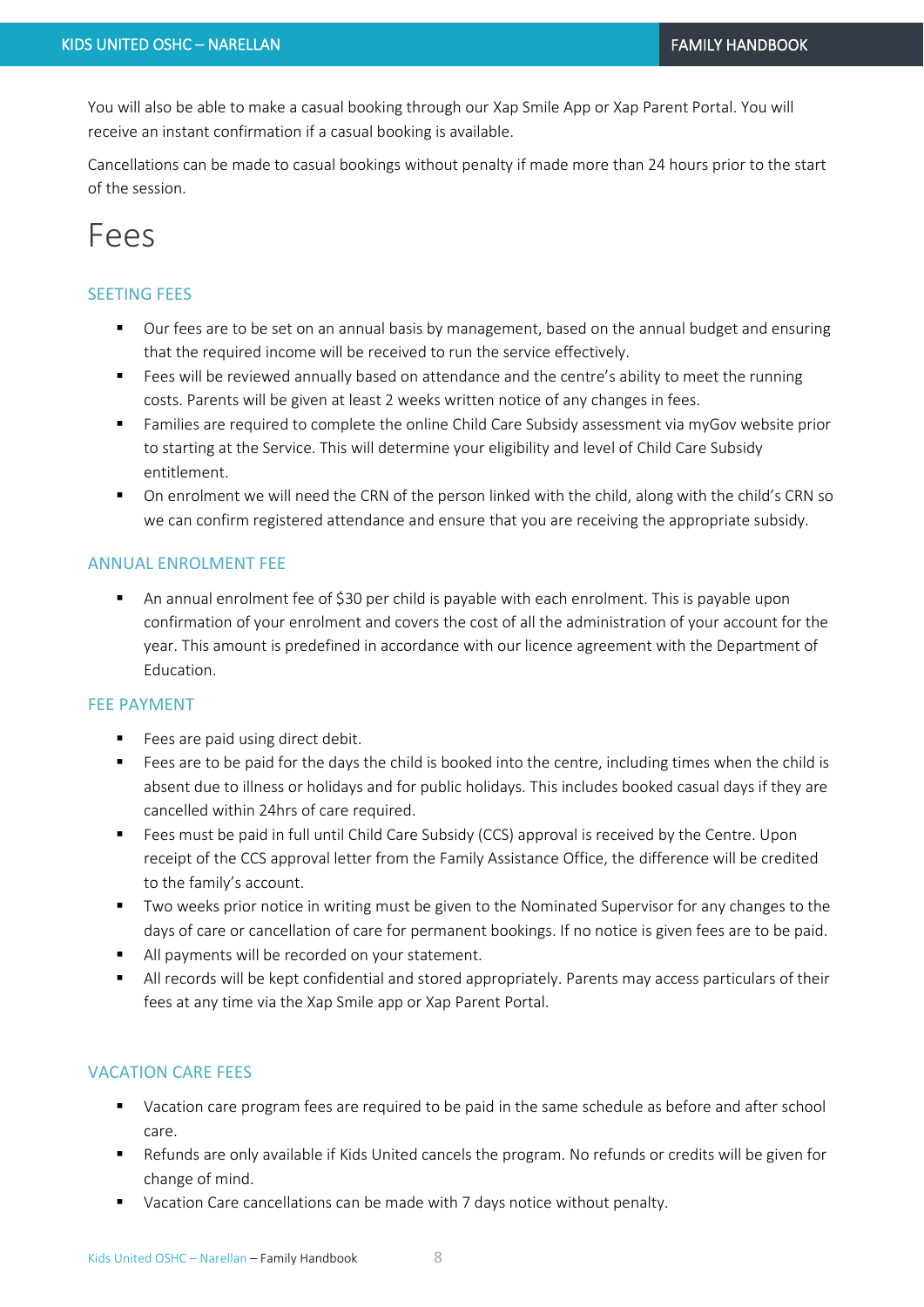#### PAYMENT OF PERMANENT FEES

- Invoices are automatically generated by our child care subsidy software provider each fortnight and are sent via email to each family attending Kids. Parents are able to request statements for any periods of care at any time. Please ensure that you notify Kids United if your email changes.
- Invoices are generated and sent in arrears, after your child has attended care.

#### FINANCIAL DIFFICULTIES IN PAYMENT OF FEES

▪ Parents are encouraged to discuss any difficulties that they may have in paying fees with the Nominated Supervisor, who will discuss the situation with the manager, and thereafter, make suitable arrangements for payment of fees with the parents.

# Child Care Subsidy (CCS)

Most Australian families are eligible to receive Child Care Subsidy (CCS). Families who are eligible for CCS will only be required to pay the daily gap fee applicable to their financial circumstances. To have CCS applied to their account, families must first register with the Department of Human Service – Centrelink via their online account through myGov before the child attends OSHC. Parent and child/ren each receive their own CRN (Customer Reference Number) which must be cited on the enrolment form. For more information contact Centrelink on 13 61 50 or visit their website at

<https://www.humanservices.gov.au/individuals/services/centrelink/child-care-subsidy>

Please note families cannot be offered CCS until assessments have been completed and notification received from the Family Assistance Office (FAO). It is the parent's responsibility to apply for relevant assistance.

Child Care Subsidy is a means-tested subsidy paid directly to the Service as a fee reduction. There are 3 factors that will determine a family's level of Child Care Subsidy, which include:

- 1. Combined Family Income
- 2. Activity Test for both parents
- 3. Service Type

Transitioning to Child Care Subsidy requires families to provide information and confirm current details by using your Centrelink online account through [myGov.](https://my.gov.au/LoginServices/main/login?execution=e2s1) Here you will be asked to provide your combined family income estimate for the financial year, hours of recognised activity including work, training, study and volunteering and the type of child care your family uses.

# Allowable Absences

Childcare Subsidy can be claimed for up to 42 days absences per financial year for each day your child is booked. If you child is attending both before school care and after school care, but is e.g. absent for before school care, this will still be included towards your 42 days of absence. If they are absent for both before and after school care, this will be included as 1 day's absence. These absences include sickness without a doctor's certificate, holiday leave and occasional absences.

Absences due to sickness with a doctor's certificate are not included in the number of Allowable Absences and continue to be eligible for Childcare Subsidy. Medical certificates must be produced within seven (7) days. A credit, of fees paid, is allowable at the Children's Services Manager's discretion for children with extreme illness, hospitalisation etc.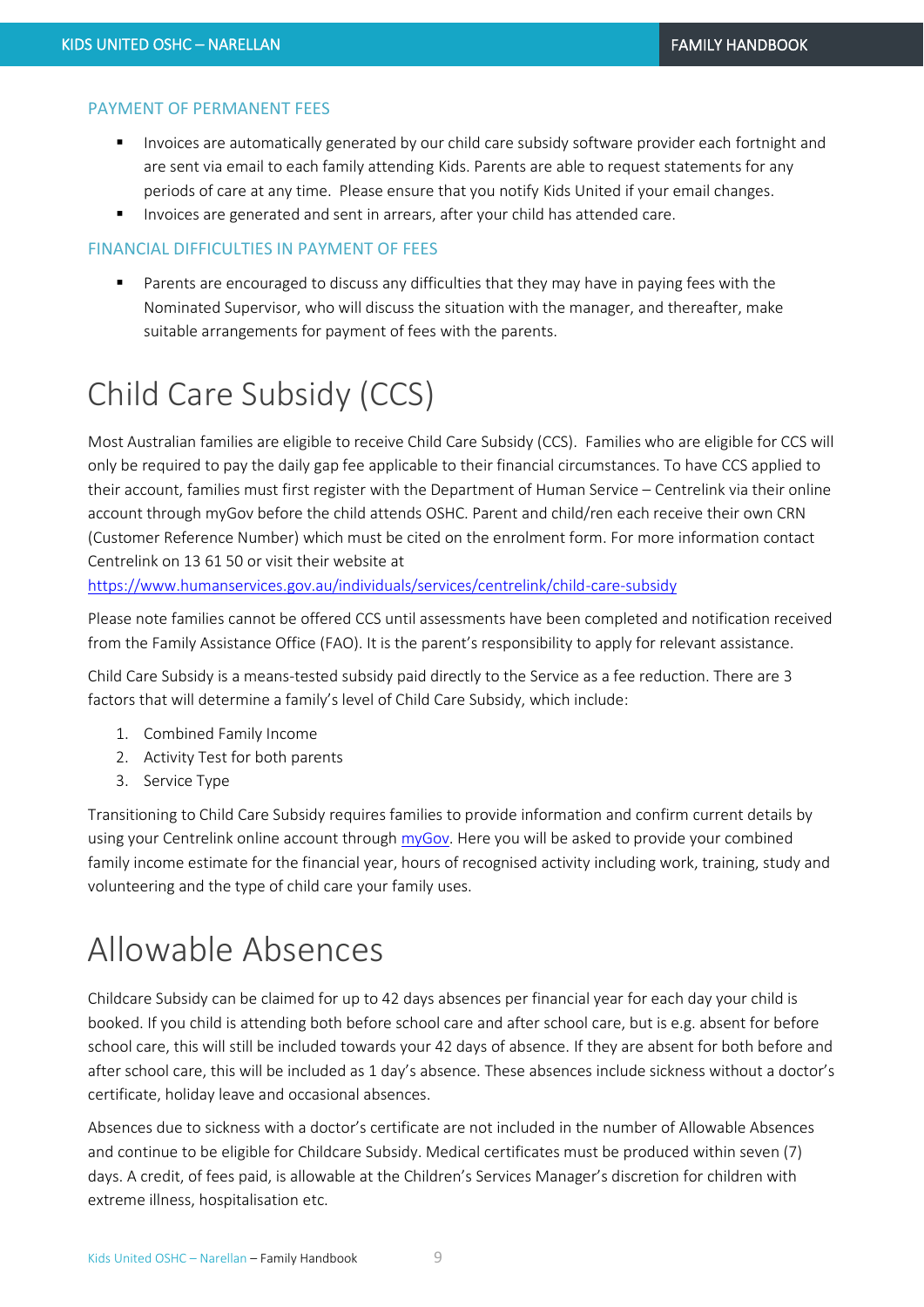For all absences exceeding 42 days, without documentation, the full fee portion must be paid.

Public holidays will be counted as an absence if the child would normally have attended the Service on that week day, and fees have been charged for that day for the child. You can access your child's absence record on your online statement by selecting **'**View Child Care Details and Payments**'** on your [Centrelink online](http://www.humanservices.gov.au/customer/subjects/self-service)  [account.](http://www.humanservices.gov.au/customer/subjects/self-service) You can also do this using the [Express plus Families mobile app.](http://www.humanservices.gov.au/customer/services/express-plus-mobile-apps)

Your child's year to date (YTD) absence is also recorded on your invoice and statement. The YTD absence is provided by Centrelink and includes all absences during the financial year regardless of which centre your child attends. Please note that families are responsible to keep track of their child's absent days.

### Service Closing Time and Late Fees

Please be aware the Program closes at 6:00pm. In accordance with National Regulations and licensing, we are not permitted to have children in the service after 6:00pm. A late fee is incurred for children collected after 6.00pm.

The fee is \$15 per child for every 15 minutes or part thereof and will be added to your next account. The late fee is strictly adhered to, as two staff members are required to remain at the program until all children are collected.

If we are unable to contact either the parent or a person nominated by the parent on the enrolment form to arrange collection of the child/children within an hour of the Service closing, then we will contact the Department of Education and Communities and the Police to take responsibility of your child.

If a parent/caregiver is running late they should call the centre and let staff know approximately how long they will be. If they expect to be later than 6:00pm, families are expected to organise another person to collect their child. Staff may contact a person authorised to collect your child after 6:00pm if they have not received a message from the parent.

Wherever possible parents should advise the centre when they will be late to collect their child.

- Educators will not enter into discussions over why the caregiver is late or engaged in assessing whether the caregiver has a "good excuse" for collecting the child late.
- If a parent continues to collect their child after the closing time of the Centre, the Nominated Supervisor will need to discuss other options with them, and suitable arrangements made or the child's place in the centre may be cancelled.
- Caregiver should arrive at the centre with sufficient time to conduct any account business or to discuss their child with educators and be out of the centre by 6pm.
- Caregivers that arrive exactly at 6pm will incur a late fee by the time they conduct account business, collect the child's belongings and sign the child out of care. The fee will be added to your account.
- Families who are continually late collecting their children, without a valid reason, may jeopardise their child's place at the service. Should this be the case, the Nominated Supervisor will meet with the family to discuss this.

#### Absences and Search Fees

If your child is booked in for any session and will not be attending, the centre should be notified. Any parent, who has booked their child for after school care, but does not require Kids United to collect their child/ren for after school care on a particular day, must notify Kids United before 2.45 pm.

Kids United OSHC – Narellan – Family Handbook 10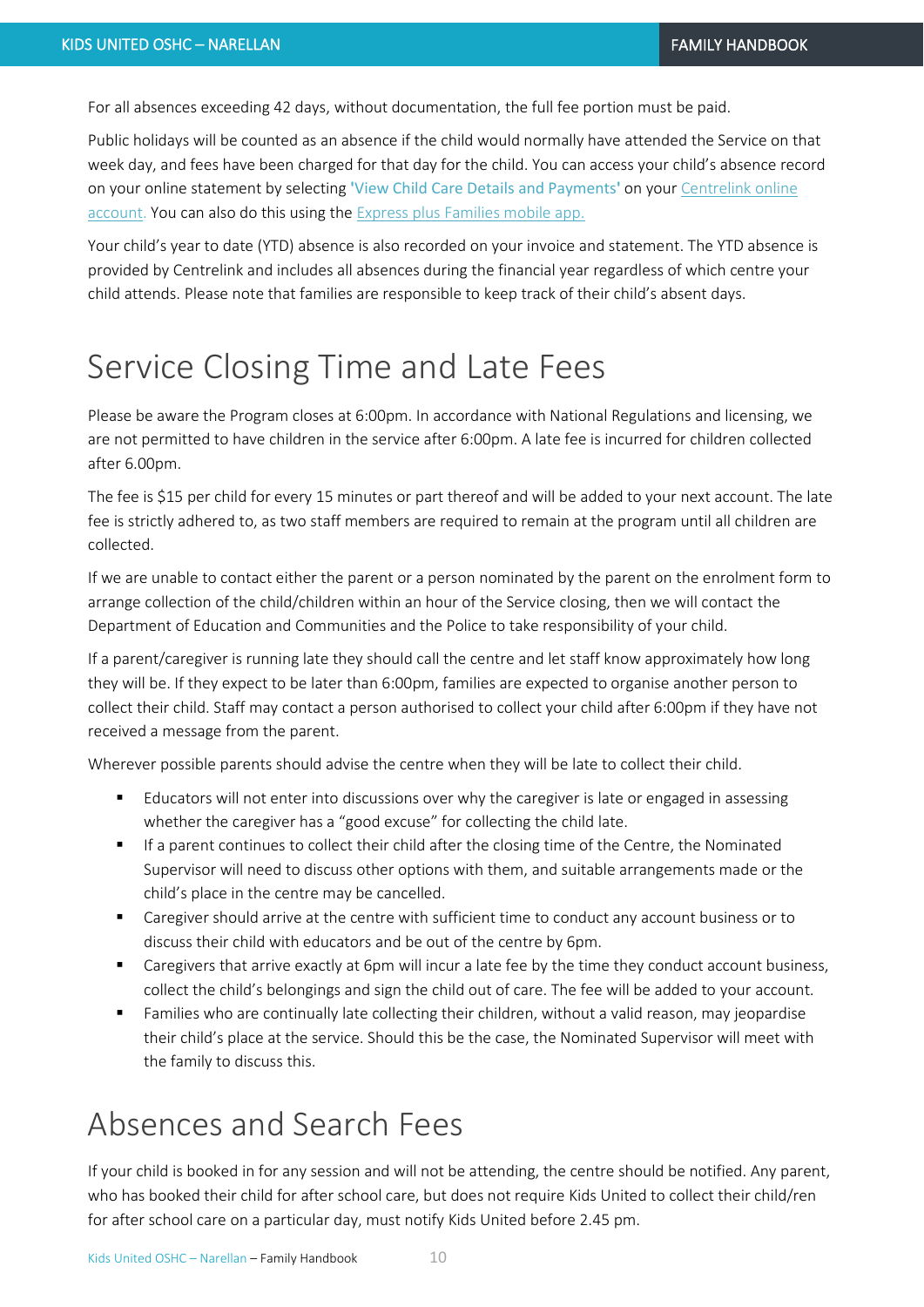Kids United is concerned for the safety of your child if they do not attend as expected and our procedures require us to initiate a search to locate your child. In the case of a parent failing to advise staff that their child/ren will not be attending Kids United (After School Care), a search fee will apply. The search fee is currently \$25 should an additional staff need to be involved or authorities contacted.

For all other situations, a non-notification fee of \$5 will be automatically added to your account. These include, but is not limited to, situations where we have had to contact you to determine your child's absence.

### Arrival and Departure

For safety and security reasons ALL children must be signed in on arrival, and signed out on departure. The times must be noted.

No child will be allowed to leave our Service with a person who is not stated on the enrolment form, unless prior arrangements are made with the Nominated Supervisor or responsible person on duty.

#### Court Orders

Parents must notify the Service if there are any Court Orders affecting residency of their children and a copy is required for the Service.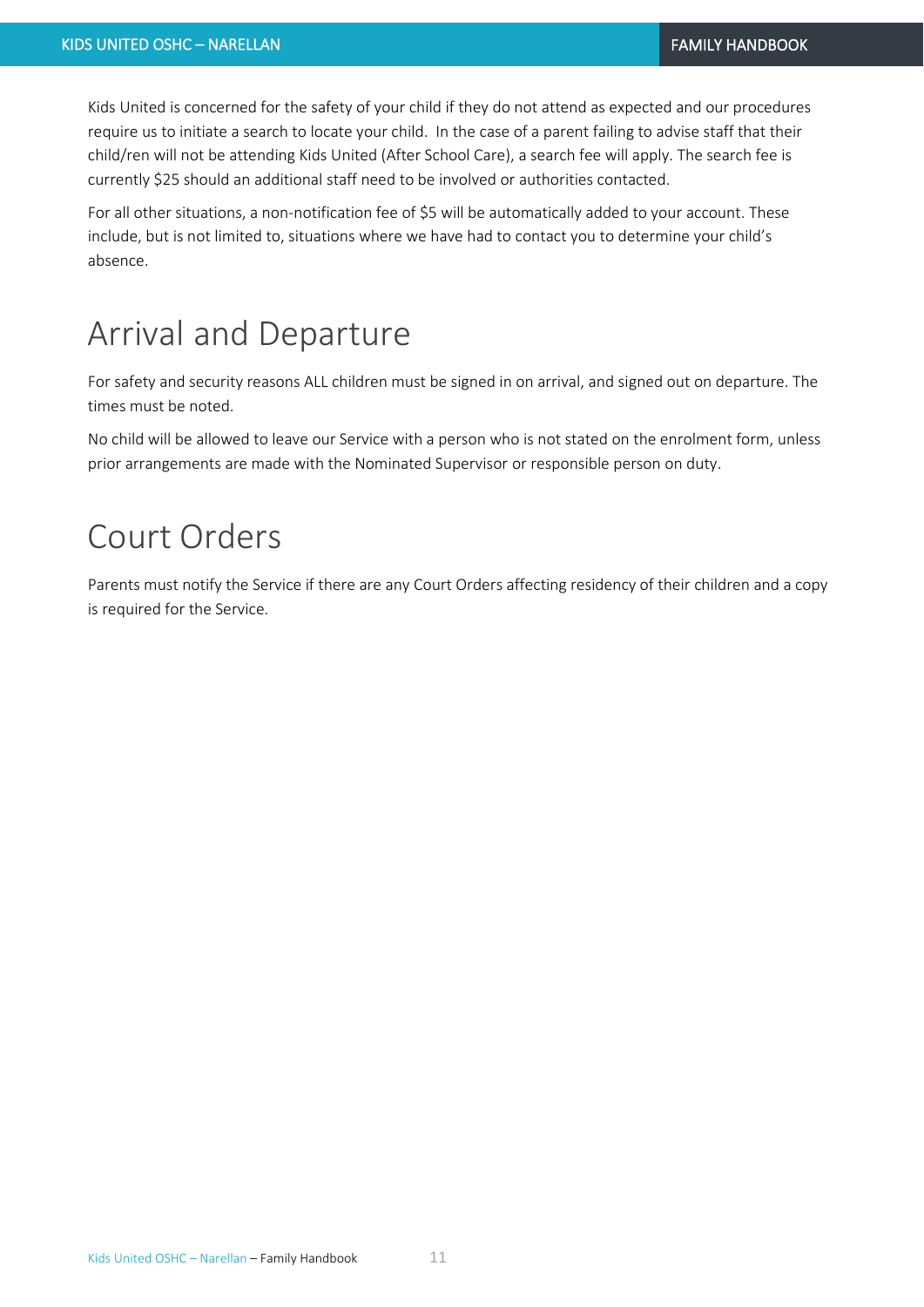# Educational Program

We follow the My Time Our Place (MTOP) Framework as per our programming policy.

We are committed to providing a developmental and educational program, which caters for each child's individual needs, abilities and interests. Our program will continue to develop as we use the relationships children have with their families and communities, working in partnership with parents, to ensure each child's knowledge, ideas, culture, abilities and interests are the foundation of our programs.

We encourage children to be responsible for their own learning through choices in experiences, interests and routine. We use conversations, actions and play as the basis for teaching which involves the children being partners in teaching by seeking out ideas, opinions, thoughts and questions. We encourage children in promoting their independence and self-help skills by assisting within the routine and involving the children in interest based projects to further enhance their learning and knowledge. We value children and family input and encourage family involvement in order to gather a comprehensive and holistic view of the child.

We know that children learn effectively through play and Educators who are diligent in their responsiveness to each child support this. Applying strong intentional teaching practices will provide the children with an authentic and meaningful learning environment that challenges, supports and nurtures a child's development.

If we as Educators have any areas of concern, we will inform you and advise where help may be pursued, e.g. speech therapist. We understand this is a sensitive topic and it is always your decision to follow this up. Educators are willing to discuss any aspect of learning and development with parents.

### Vacation Care

A program will be developed and made available for pick up 3 weeks prior to each vacation care period.

Once a booking is confirmed:

- Cancellations of Vacation Care bookings must be made at least 7 days in advance.
- Cancellations within this period will incur the full fee, less any applicable CCS.

### Toys

The Service has an abundance of toys and we ask that children do not bring in toys from home. This eliminates toys getting lost, broken, disappointment for other children and responsibility on Educators to track numerous toys throughout the session.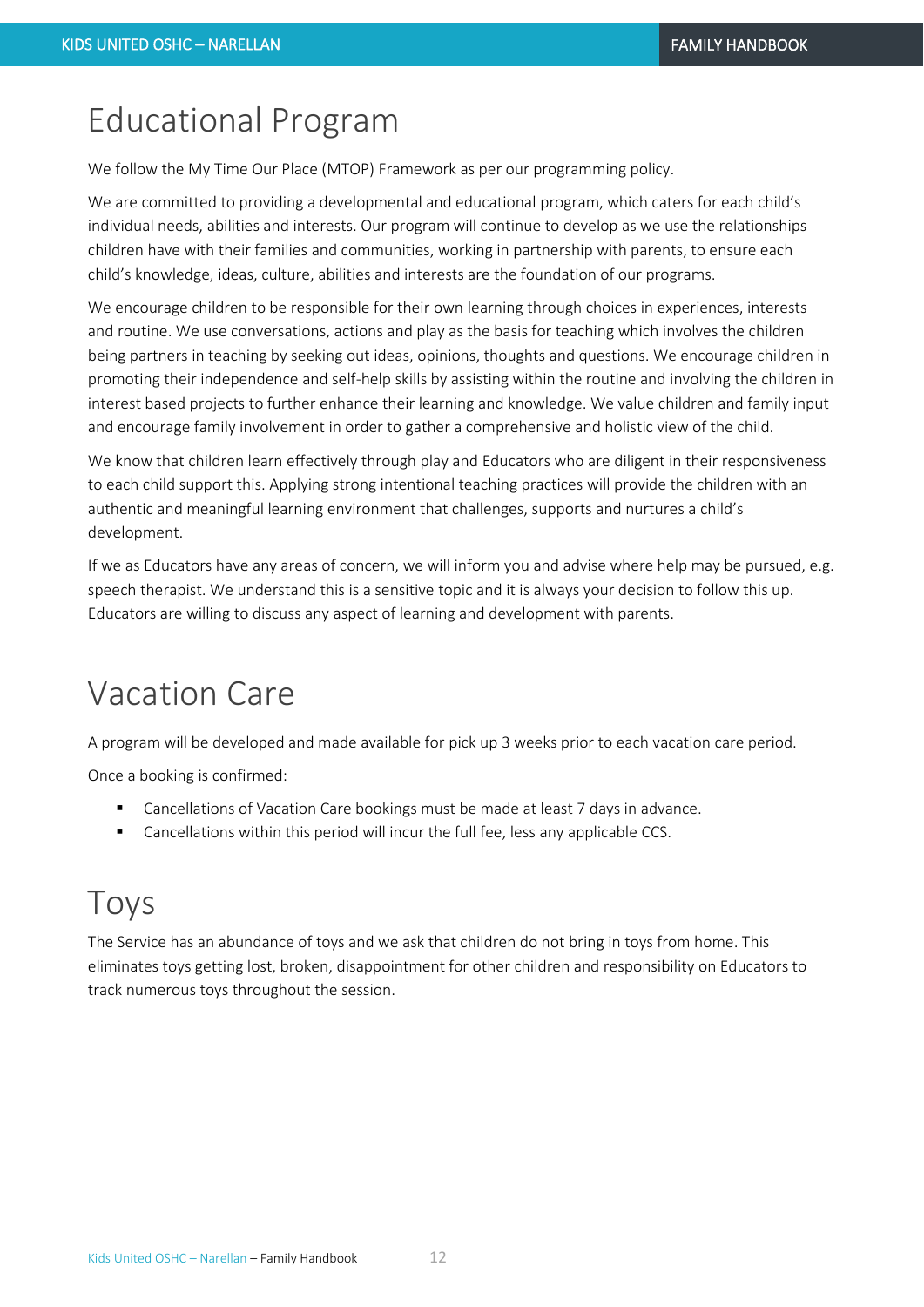# Meals and Nutrition

Kids United is aware of children's varied nutritional needs and aims to meet these in the form of healthy and interesting snacks. The food choice is based on children's needs, likes, possible allergies and the various cultures within Kids United. Allowances will be made for children with specific needs such as cultural differences and/or special dietary needs.

The centre's Food and Nutrition Policy adopts the Australian Dietary Guidelines for Children and Adolescents in their Healthy Food Choices. The Centre is an Allergy Aware centre. We do not serve peanut butter, Nutella or similar nut products at the centre and would appreciate it if families do not send their children with food that contains peanut butter, Nutella or similar nut products.

Kids United provides breakfast until 8am during Before School Care and offers afternoon tea during After School Care. Drinking water is available at all times.

Please advise our staff of your child/ren's dietary requirements before attending the sessions to enable us to cater for their needs.

# Sustainability

Our Service is passionate about sustainability. We believe in supporting children to appreciate and care for the environment by embedding sustainable practice into the daily operation of our Service, infrastructure and teaching.

In order to empower our sustainability program we emphasise children's ability to make a difference, enabling them to learn and appreciate their environment in an engaging, fun and exciting manner. We do this by engaging children in discussion about sustainable practice, encouraging them to participate in a recycling program, reducing energy and conserving water. We aim to provide children with the skills and knowledge required to become environmentally responsible.

### Sun Safety

Children and Educators will wear hats and appropriate clothing when outside. Staff will encourage children, including by way of modelling behaviour, to avoid excessive exposure to the sun and to wear suitable sunscreen (at least SPF 30+), which is reapplied according to the manufacturers recommendations. We ask that children come to the Service with sunscreen already applied for before school care so they are able to participate in outdoor play immediately and not have to wait the 20 minutes after application.

#### SUN HAT

A sun protective hat must be worn every day when playing outside for protection against the sun. Please make sure to include it in your child's bag every day regardless of the weather conditions.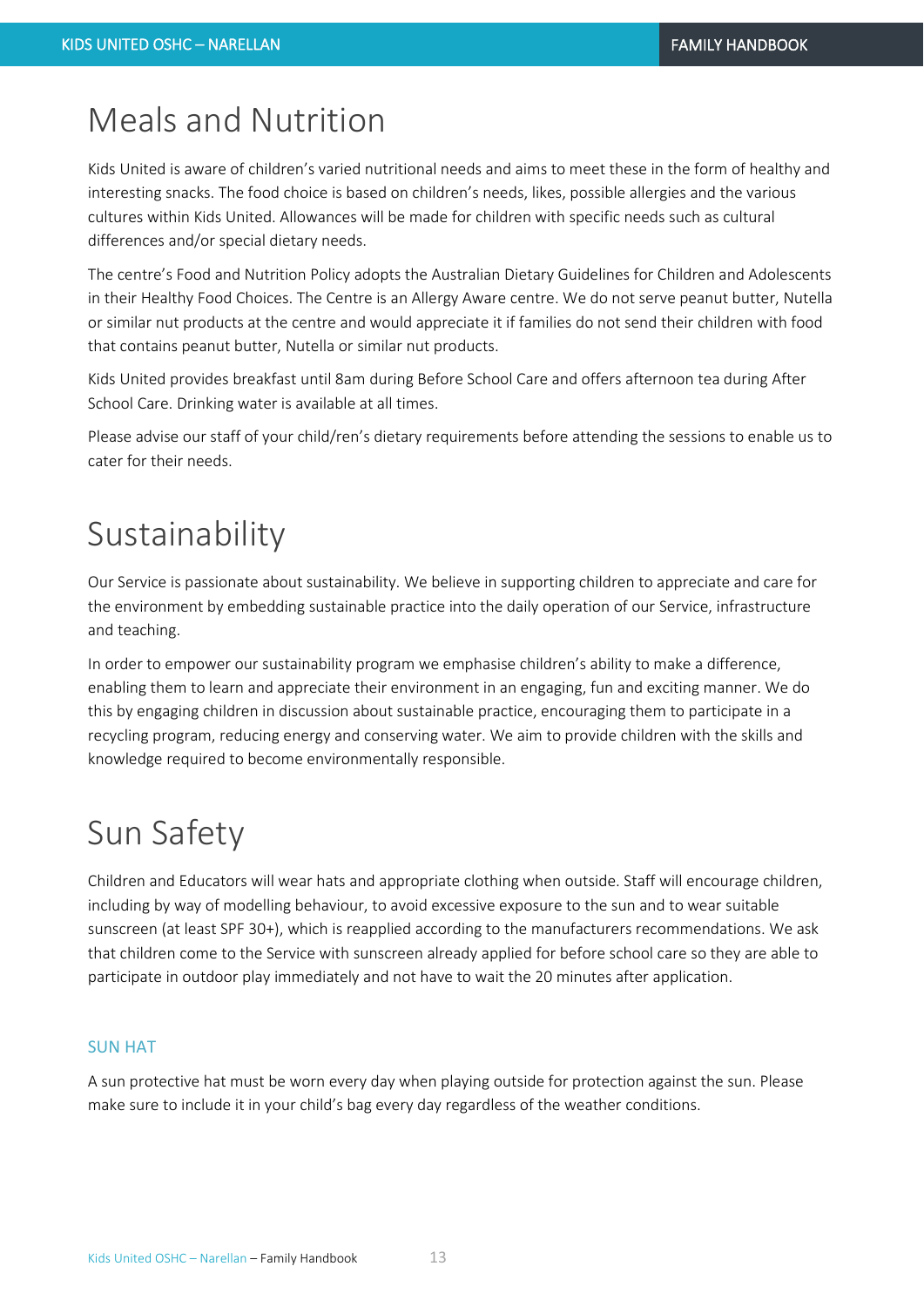### Accidents

The Nominated Supervisor will contact parents immediately if a child is involved in a serious accident at the Service.

In the event of a serious accident or sickness, Kids United staff will implement first aid, try to contact parents, and arrange for the child to be taken to a doctor or hospital. A Kids United staff member will remain with the child until a parent or guardian arrives. Financial responsibility including the cost of transporting an injured child to the hospital and any treatment sought on behalf of a child will be borne by the parent/guardian. Any accident or incident affecting your child is recorded by staff who will discuss the incident with you.

As a matter of extreme importance parents must ensure that the Service has up to date emergency contact numbers.

#### INCIDENT REPORTING

An incident report will be filled out for all accidents, injuries and illnesses. This will contain details of the accident /injury/illness, any first aid that was administered, and be signed by an educator, the Nominated Supervisor and by the parent.

If the injury occurs in the morning session, and the child requires any additional attention or there are likely to be implications for the school day, then in addition to the above procedure, Kids United staff will advise the school office of the injury and the course of action undertaken, so as to assist the school to manage the child through the rest of the school day.

# When should I not send my child to the Service?

To try and prevent the spread of disease, please monitor your child's health and watch for:

- A runny, green nose
- High temperature
- Diarrhoea
- Red, swollen or discharging eyes
- Vomiting
- Rashes
- Irritability, unusually tired or lethargic

Please do not bring your child to the Service if they display any of the above symptoms. Staff are unable to give a sick child the attention they would receive at home, and cross infection is a concern. Kids United staff may refuse access if they are concerned about a child's health. If a child becomes ill whilst at the Service the child's parents or person responsible for the child will be contacted to organise collection of the child. If the child is unable to be collected, educators will contact the child's emergency contact for collection. If parents cannot be contacted or whilst waiting for a parent or emergency contact to arrive, a quiet area will be provided for your child to rest.

Your child should not attend the Service if they have had Panadol or Neurofen within 24 hours for a temperature. It is extremely important that staff members are aware if a child has had either medication so we do not re-administer and potentially overdose.

If your child has been away due to illness, please check with the Service as to whether or not you will need a certificate before your child returns.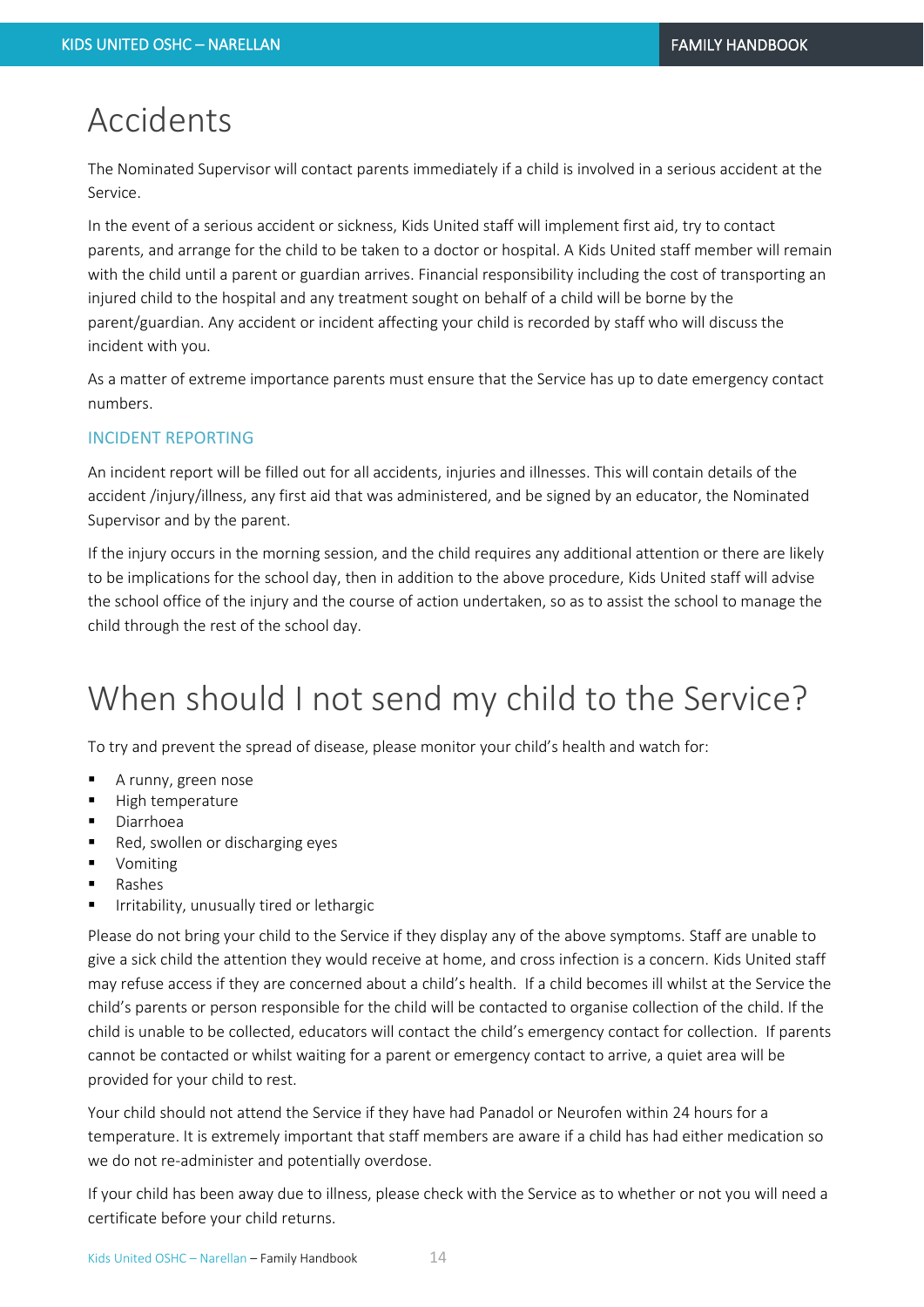### Infectious Diseases

The National Health and Medical Research Council have supplied the following information regarding: Exclusion from the Service of a child suffering with the following diseases/ailments. Please inform staff if your child has any of the following so that we can let families and Health Department know if something is going around and avoid an epidemic. (Confidentiality is always maintained).

| <b>CONDITION</b>                                  | <b>EXCLUSION</b>                                                                                                                                                     |
|---------------------------------------------------|----------------------------------------------------------------------------------------------------------------------------------------------------------------------|
| <b>CHICKEN POX</b>                                | Minimum seven (7) days after spots appear, or with<br>medical certificate                                                                                            |
| <b>CONJUNCTIVITIES</b>                            | Until all discharge from eyes has stopped                                                                                                                            |
| HAND, FOOT AND MOUTH DISEASE                      | Until all blisters have dried.                                                                                                                                       |
| <b>HIB</b>                                        | Exclude until medical certificate of recovery is received.                                                                                                           |
| <b>HEPATITIS A</b>                                | Exclude until a medical certificate of recovery is received,<br>but not before 7 days after the onset of jaundice or<br>illness.                                     |
| <b>HERPES - COLD SORES</b>                        | Young children unable to comply with good hygiene<br>practices should be excluded while the lesion is weeping.<br>Lesions to be covered by dressing, where possible. |
| <b>IMPETIGO</b>                                   | Excluded only if sores are on exposed surfaces such as<br>scalp, face, hands or legs. Sores must be covered and<br>treated                                           |
| <b>INFLUENZA AND FLU-LIKE</b><br><b>ILLNESSES</b> | Exclude until well.                                                                                                                                                  |
| <b>MEASLES</b>                                    | Exclude for at least 4 days after onset of rash.                                                                                                                     |
| MENINGITIS (BACTERIAL)                            | Exclude until well.                                                                                                                                                  |
| MENINGOCOCCAL INFECTION                           | Exclude until adequate carrier eradication therapy has<br>been completed.                                                                                            |
| <b>MUMPS</b>                                      | Exclude for 9 days or until swelling goes down (whichever<br>is sooner).                                                                                             |
| PEDICULOSIS (HEAD LICE)                           | hair must be treated and completely clear, with no sign<br>of eggs.                                                                                                  |
| POLIOMYELITIS                                     | Exclude for at least 14 days from onset. Readmit after<br>receiving medical certificate of recovery.                                                                 |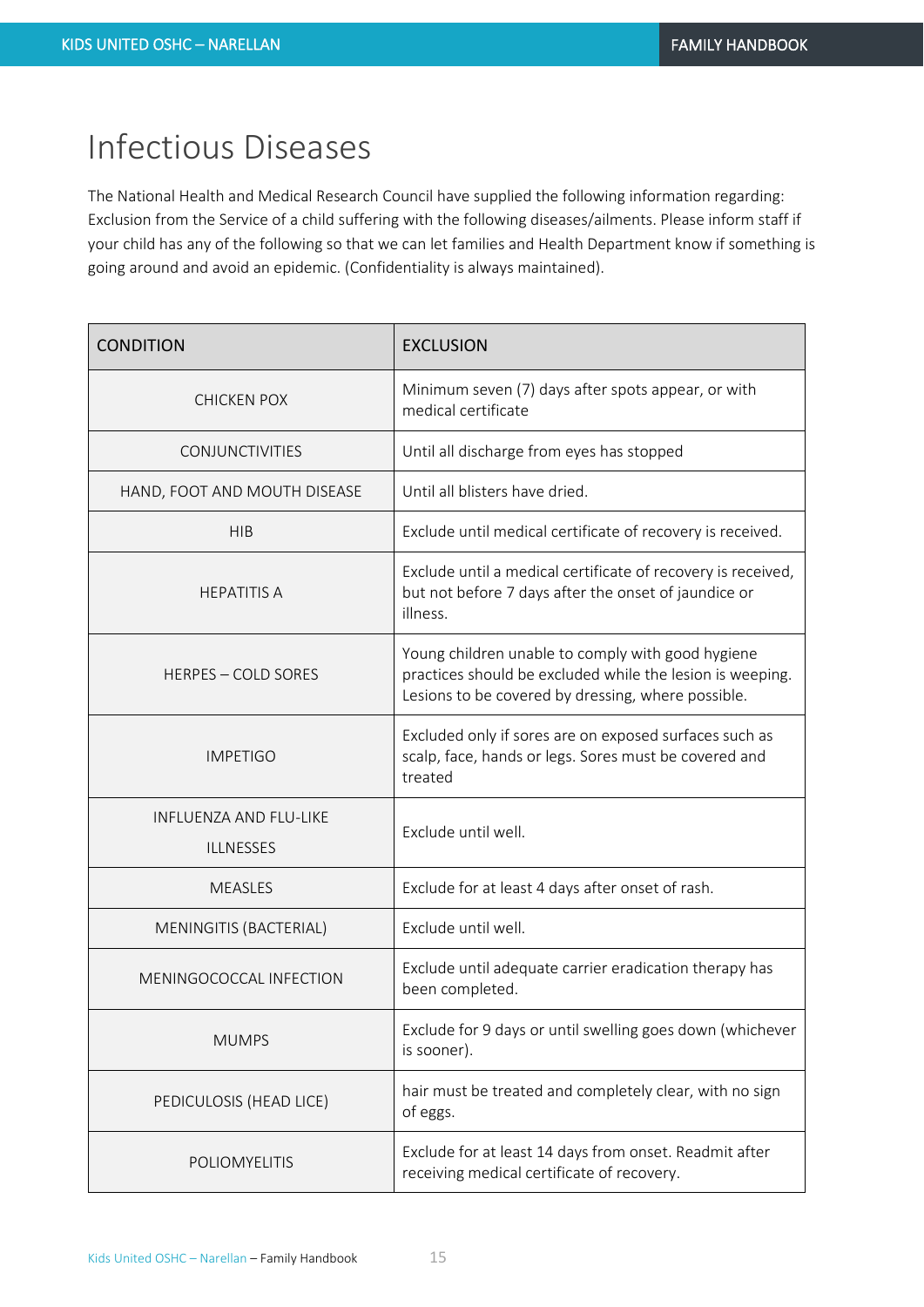| RING WORM AND SCABIES                                | Until all evidence of disease has disappeared or medical<br>certificate stating sores are inactive           |
|------------------------------------------------------|--------------------------------------------------------------------------------------------------------------|
| RUBELLA (GERMAN MEASLES)                             | Exclude until fully recovered or for at least 4 days after<br>the onset of rash.                             |
| SALMONELLA, SHIGELLA                                 | Exclude until diarrhoea ceases.                                                                              |
| STREPTOCOCCAL INFECTION<br>(INCLUDING SCARLET FEVER) | Exclude until the child has received antibiotic treatment<br>for at least 24 hours and the child feels well. |
| <b>TUBERCULOSIS</b>                                  | Exclude until a medical certificate from an appropriate<br>health authority is received.                     |
| WHOOPING COUGH                                       | Exclude the child for 5 days after starting antibiotic<br>treatment.                                         |
| WORMS (INTESTINAL)                                   | Exclude if diarrhoea present.                                                                                |

# Immunisation

From 1 January 2018, children who are unvaccinated due to their parent's conscientious objection can no longer be enrolled in child care. The Public Health Act 2010 prevents NSW child care centres from enrolling children unless approved documentation is provided that indicates that the child:

- Is fully immunised for their age
- Has a medical reason not be vaccinated
- Is on a recognised catch up schedule

The relevant vaccinations are those under the National Immunisation Program (NIP), which covers the vaccines usually administered before age five. These vaccinations must be recorded on the Australian Childhood Immunisation Register (ACIR).

Children with medical contraindications or natural immunity for certain diseases will continue to be exempt from the requirements.

Families eligible to receive Child Care Subsidy (CCS) and have children less than 20 years of age, who may not meet the new immunisation requirements, will be notified by Centrelink.

# Medication

Educators can only administer medication prescribed by a doctor. They cannot administer non-prescription drugs or dietary supplements unless a doctor provides the Service with written authorisation.

Educators can only administer medication to a child from its original packaging with pharmacy instruction sticker.

On arrival at the Service families, must give medication to Educators for safe storage and complete a medication authorisation form. Under no circumstances should medication be left in children's bags.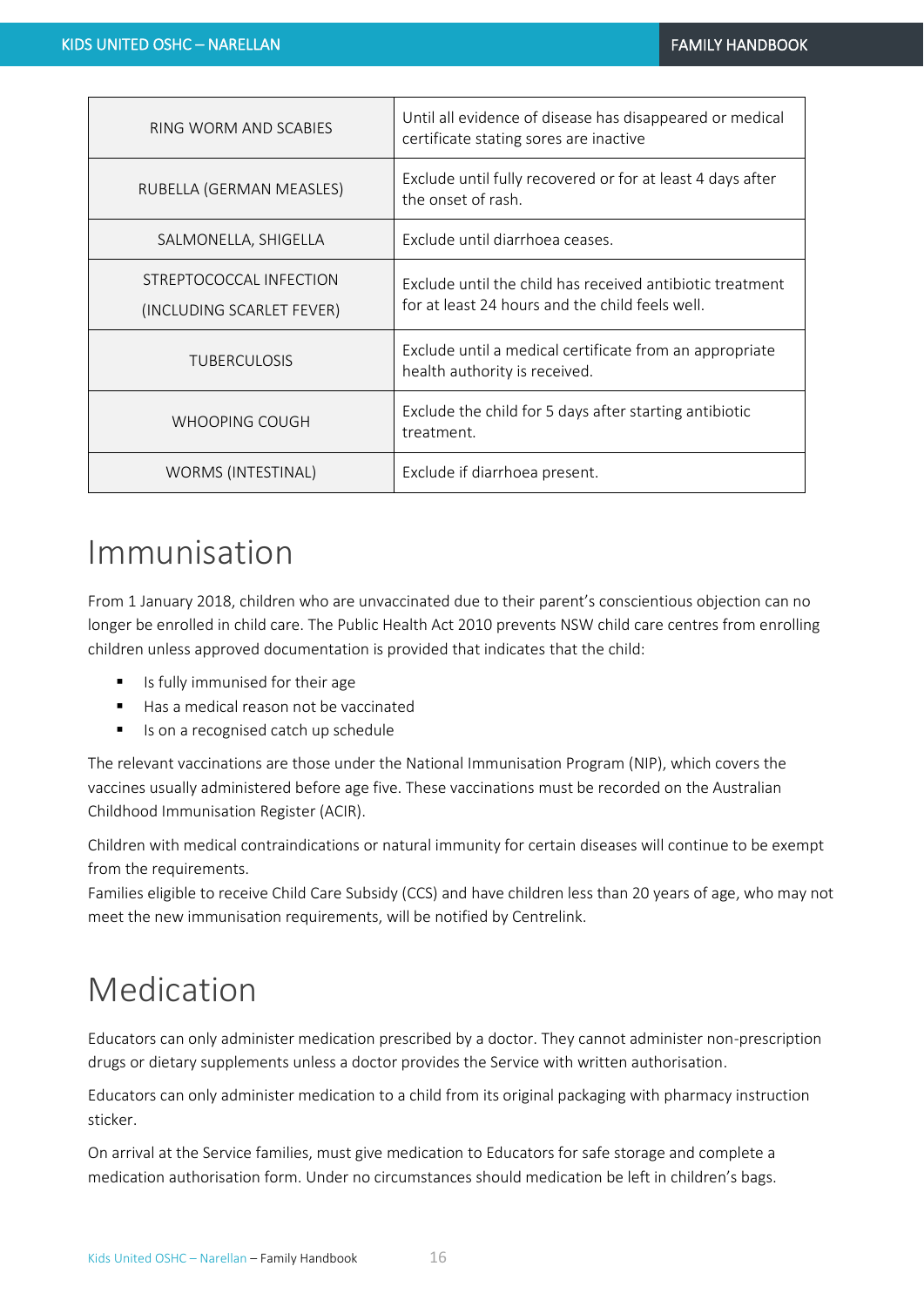# Allergies or Asthma

It is vital that we are aware of any allergies or asthma. Families are required to explain any allergy or asthma on the enrolment form as well as provide us with the diagnosis from the doctor. The Service has a procedure the staff follow to minimise allergic reactions.

The Service requires an Action Plan filled in by your Doctor to assist in managing your child's needs. The Action Plan is to be updated every 6 months.

# Behaviour Guidance

Educators follow a Behaviour Management Policy that extends across the whole Service giving consistency of expectation in all centres. This policy allows children to develop self-discipline, a respect for others, for property and respect for self, whilst learning to regulate their behaviour.

Children and staff have a Responsibilities Code, which is as follows:

- **■** If you have any problems or if something is troubling you, ask a staff member for help.
- Listen to the rules of games and play by the rules.
- Respect others, their property, their feelings and their body.
- Use language that is acceptable to everyone.
- Stay in the area that is supervised by staff.
- Always walk when inside and always use tables and chairs in an appropriate manner.
- When on excursions or outings always go 'two to the loo'.

When guiding children we are conscious of a child's developmental level and hence what might be considered inappropriate behaviour for one child may be acceptable for another child.

Children are encouraged to develop self-discipline by accepting responsibility for their own behaviour. The specific consequences for inappropriate behaviour will be one or more of the following, depending on the severity and frequency:

- Verbal guidance
- Re-direction to another activity
- Reflection time away from other children
- Removal of privileges
- Nominated Supervisor discusses problem with child
- Child given opportunity to overcome problem
- Child's behaviour documented by Nominated Supervisor and staff in a Behaviour Book
- Contact with parents and child given opportunity to overcome problem
- Suspension/exclusion

#### BEHAVIOUR BOOK

Behaviour Record: All incidents of the use of inappropriate language, intentionally hurting a child, being outof-bounds, or other behaviour issues will be noted whether as an incident report or a behaviour report. Parents will be notified each time their child's name is recorded. A meeting may be called with the parents to discuss the issues and identify the next steps to improving behaviour.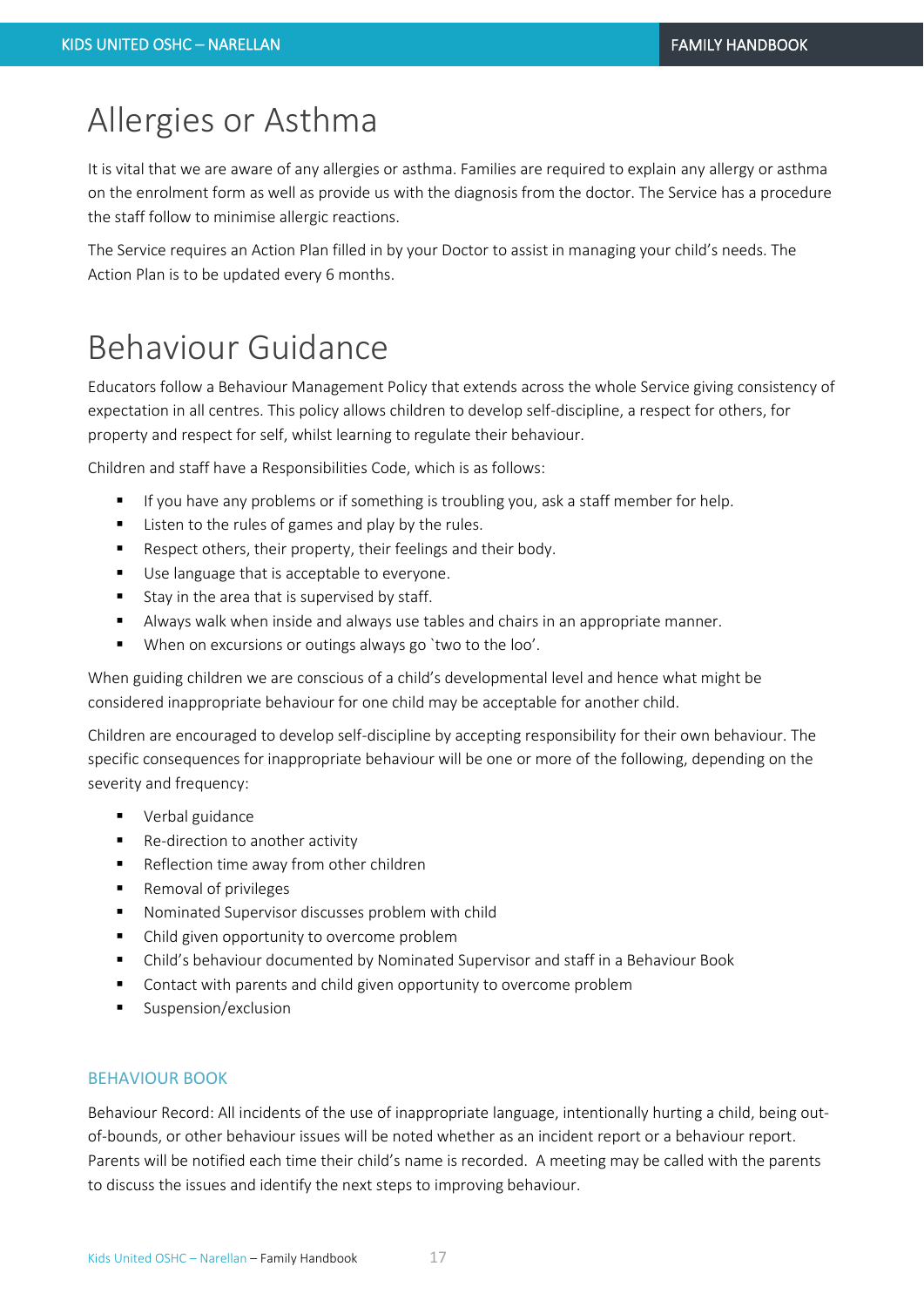#### SUSPENSION/ EXLCUSION FOR UNACCEPTABLE BEHAVIOUR

Exclusion should only be considered after:

- the steps of the guidance and discipline procedure have taken place;
- Parents/Guardians have been notified and given the opportunity to discuss their child's behaviour;
- Careful consideration by staff and the Management Committee;
- Clear procedures have been established for accepting the child back into the service.

If you require further information on this policy please ask Educators and refer to the Policy manual.

# Anti-Bullying Policy

All children have the right to be free from bullying. Any form of bullying is contrary to Kids United' philosophy and will not be tolerated. A student has the right to seek assistance as soon as s/he feels threatened. Bullying is regarded as a serious and punishable offence, and therefore, immediate suspension from OSHC may result.

#### DEFINITION OF BULLYING

Bullying is the inappropriate use of power by an individual or group, with an intent to injure either physically or emotionally. It is usually deliberate and repetitive. The bullying may be physical or psychological (verbal and non-verbal).

- Physically, bullying includes pushing, hitting, punching, kicking or any other action causing hurt or injury.
- Verbal bullying includes insults, taunts, threats, and ridicules.
- Psychological bullying includes physical intimidation and ostracism. Interference with, or damage to personal property, may be included as bullying.

If subjected to bullying a child should approach a staff member or the Nominated Supervisor to seek assistance or advice. Kids United management will follow up any report discreetly and will undertake an appropriate investigation. If the report is verified, Kids United will view the matter seriously and will take action as outlined in our Behaviour Guidance Policy, which is available from Kids United centres.

# Lost Property

Lost property is kept near the parent's sign-in table. Feel free to search for missing items at any suitable time. At the end of each term, labelled items are given to the children and unlabelled items are donated to the Narellan Public School Clothing Pool or an appropriate charity. Please remember to label all items of clothing as this will assist us in returning items. Please note that children are responsible for the items and belongings they bring to Kids United. Kids United takes no responsibility for lost or misplaced items or belongings.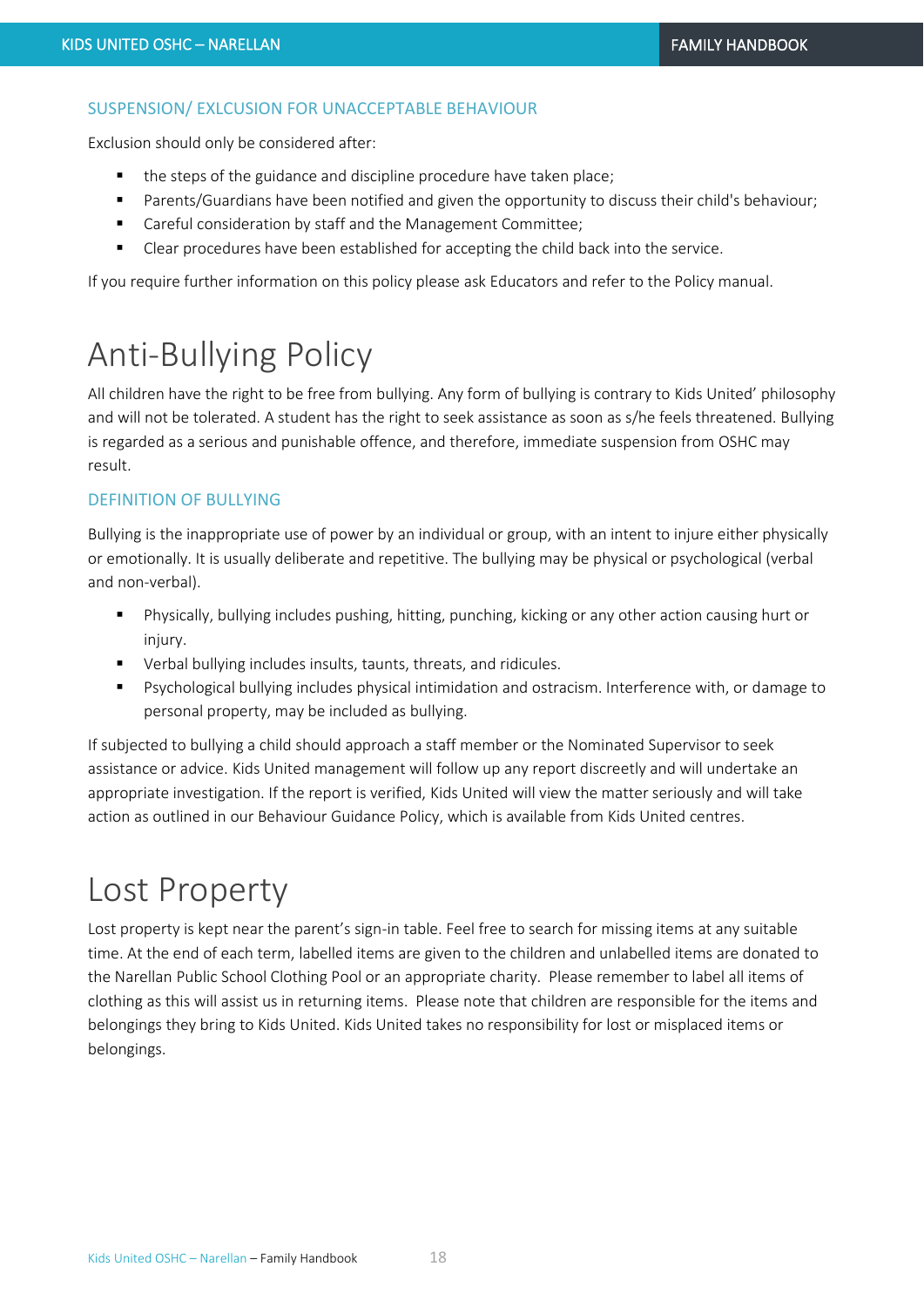#### Homework

Homework is an important extension of children's school learning and thus, time will be allocated for homework on a regular basis. From Monday to Thursday, a 'Homework / Reading Time' will take place between 4:45pm to 5:30pm. Although, we do like to encourage, promote and support children who choose to do their homework while they are here, it is not compulsory during OSHC times.

All children are responsible for remembering to bring their homework to After School Care. Parents are responsible for checking that their child's homework is complete and/or correct.

Parents please note: We do not provide any homework tutoring.

### Emergency Drills

Throughout the year the Service will hold emergency drills, which occur at any given time for each session. These are carried out in a well-organised and orderly manner. An emergency evacuation plan will be displayed in each exit.

In case of an emergency that requires an evacuation from the OSHC building, staff will ensure that all children assemble in the assembly area. If this is unsafe, an alternate safe place will be determined by the Nominated Supervisor. Staff will make the announcement to evacuate, identifying where and how, collect children's attendance records, parents' contact numbers and emergency services numbers and a first-aid kit. After emergency services have been notified, if appropriate, parents will be notified. A staff member will ensure that there are no children in the building and the surrounding areas. Remaining staff will supervise children at the assembly point and take a roll call.

# Workplace Health and Safety

We welcome all feedback regarding the safety of our Service. If you see something that concerns you regarding safe work practices, the safety of building and equipment or general Work health and Safety, please contact the Nominated Supervisor immediately.

# Regulatory Authorities

Our Service complies with the National Quality Framework (NQF) including the National Quality Standard (NQS), the My Time Our Place Framework and the National Regulations (Education and Care Services National Regulations).

Our Service is regulated by the new national body for early education and care – the Australian Children's Education and Care Quality Authority (ACECQA) as well as the state licensing department in our State/Territory. To contact our Regulatory Authority, please refer to the contact details below:

NSW Early Childhood Education and Care Directorate

Department of Education and Communities www.det.nsw.edu.au

1800 619 113, ececd@det.nsw.edu.au, Locked Bag 5107 PARRAMATTA NSW 2124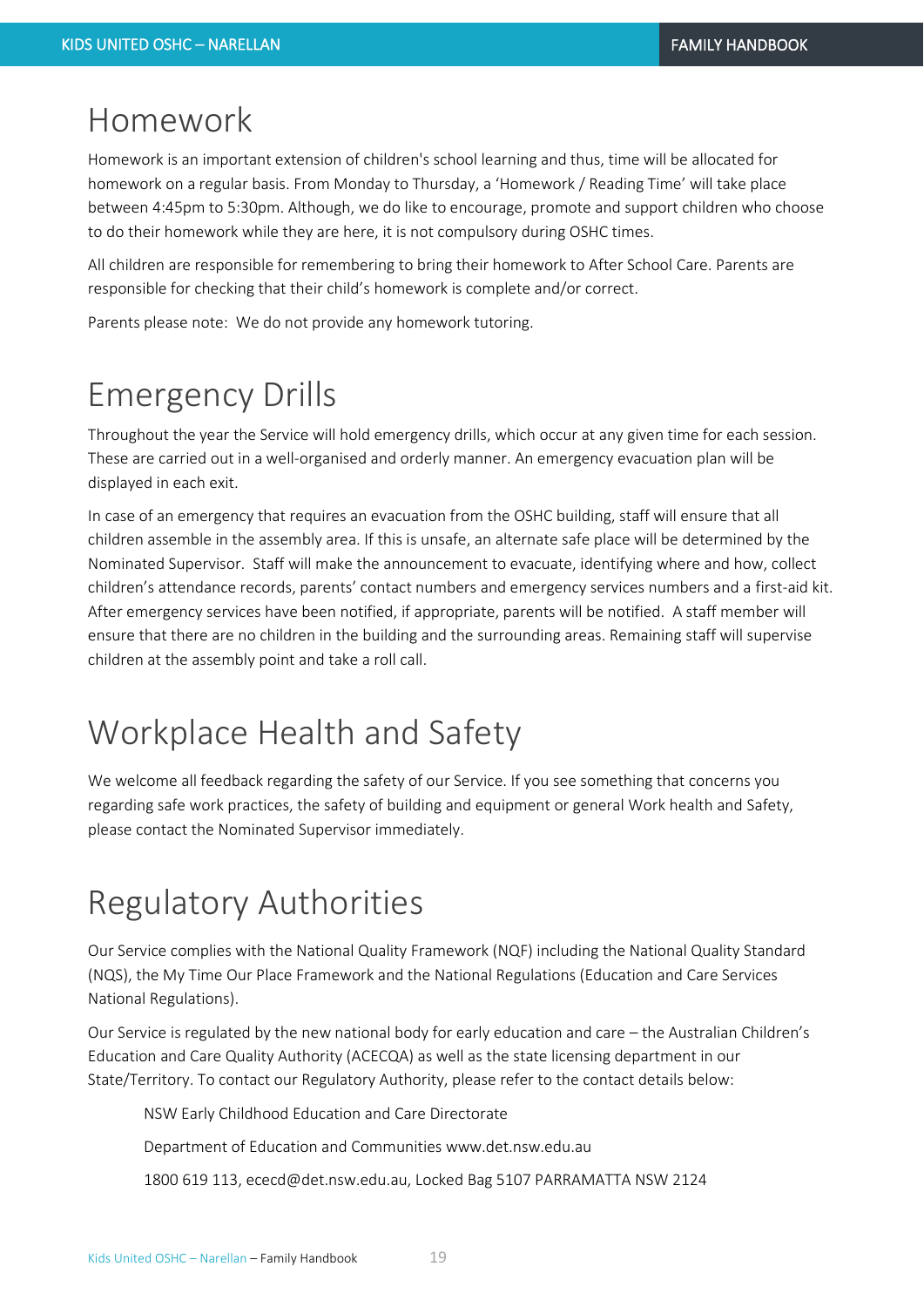### Compliments and Complaints Procedure

All issues regarding your satisfaction with the OSHC service or its policies and procedures should in the first instance be discussed with the centre staff. If the issue is not resolved to your satisfaction you should then contact either the Nominated Supervisor or Kids United Director.

Nominated Supervisor: 0478 51 5437

Area Coordinator: 0478 91 437

# Confidentiality

We are committed to protecting your privacy. We support and are bound by privacy laws to ensure strict confidentiality is maintained.

To plan programs with you we need to collect information from you. This information helps us to assess and plan programs in partnership with you. We do not disclose personal information about you or your child to other people or organisations without your consent, unless we are required to do so by law. We do not ask for personal information about you or your child from other professionals or organisations without your consent.

# Service Policies and Procedures

You will find a copy of our Service policies and procedures at our Parent's Table. We expect our staff and families to adhere to our policies and procedures at all times to ensure we maintain compliance and abide by the National Law and Regulations.

Educators cannot make exceptions for individuals unless the Nominated Supervisor or Management do so on account of serious and/or unusual circumstances.

We are constantly reviewing our policies and procedures and ask for staff and family participation to ensure our policies and procedures adhere to family's needs and meet required regulations. Your involvement helps us to improve our Service and may lead us to change our policies and procedures.